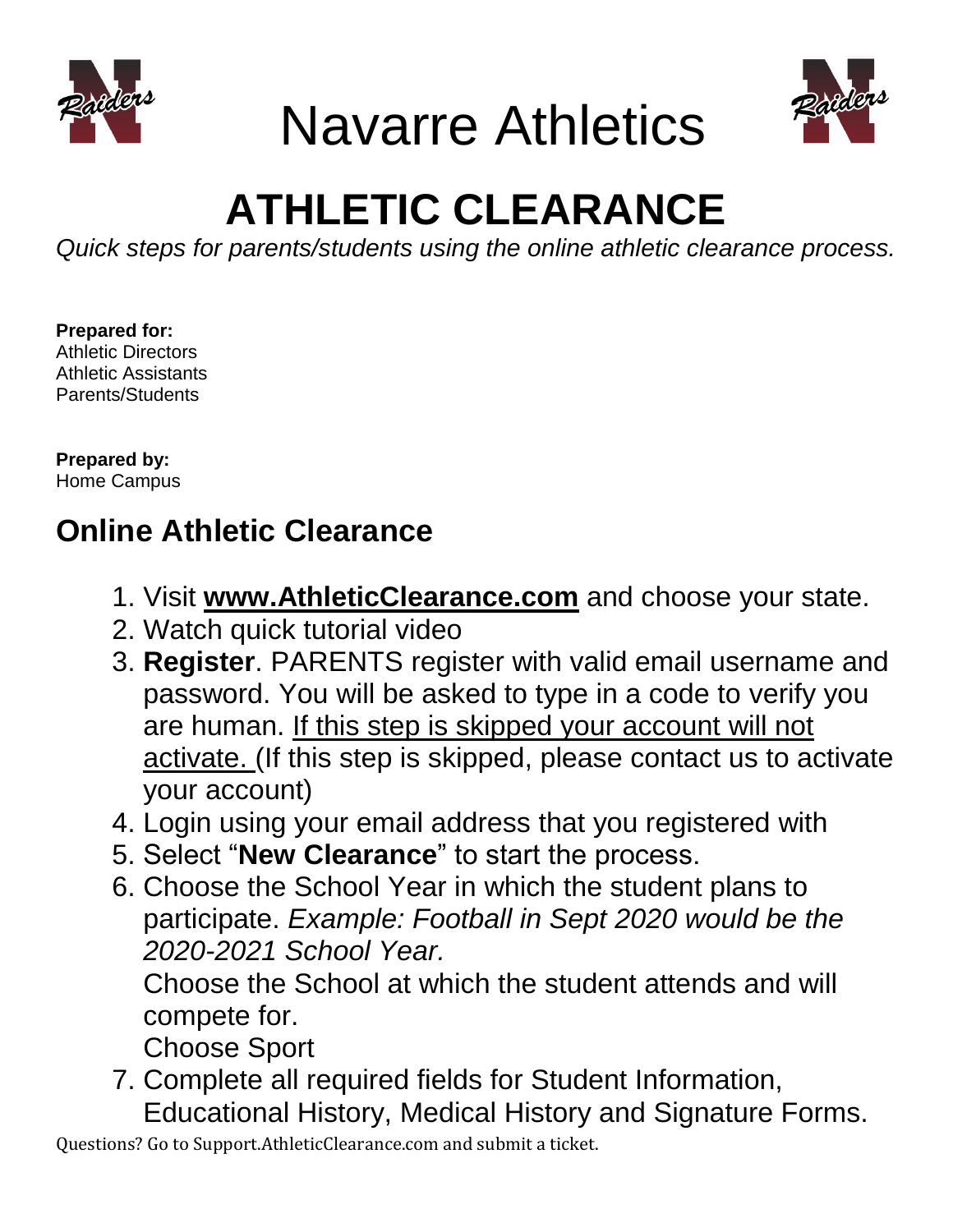**(If you have gone through the AthleticClearance.com process before, you will select the Student and Parent/Guardian from the dropdown menu on those pages)**

- 8. Once you reach the **Confirmation Message** you have completed the process.
- 9. If you would like to register for additional sports/activities you may check off those sports below the Confirmation Message. Electronic signatures will be applied to the additional sports/activities.
- 10. All of this data will be electronically filed with your school's athletic department for **review**. When the student has been **cleared for participation**, an email notification will be sent.

# **Online Athletic Clearance FAQ**

### What is my Username?

Your username is the email address that you registered with.

## Multiple Sports

Once you complete a clearance for one sport and arrive at the Confirmation Message, you will have the option to check off additional sports/activities for the current school year. PLEASE ONLY CHECK OFF SPORTS YOU KNOW YOU WILL PLAY. Don't just check ones because you are interested in those.

If you decide to participate in an additional sport/activity later on, you can access the multiple sport check boxes by clicking on "Print" under the Confirmation Message of your original Clearance for that specific year.

## **Physicals**

The physical form your school uses can be downloaded on Physicals page. Most schools will accept the physical online (done by uploading the completed form on Step #2) as well as turning in a hard copy to the athletic department. Statuses for this page are as follows: Completed: All upload areas are filled (may not be required) In Progress: At least one upload area is filled Incomplete: No files have been uploaded

Questions? Go to Support.AthleticClearance.com and submit a ticket.